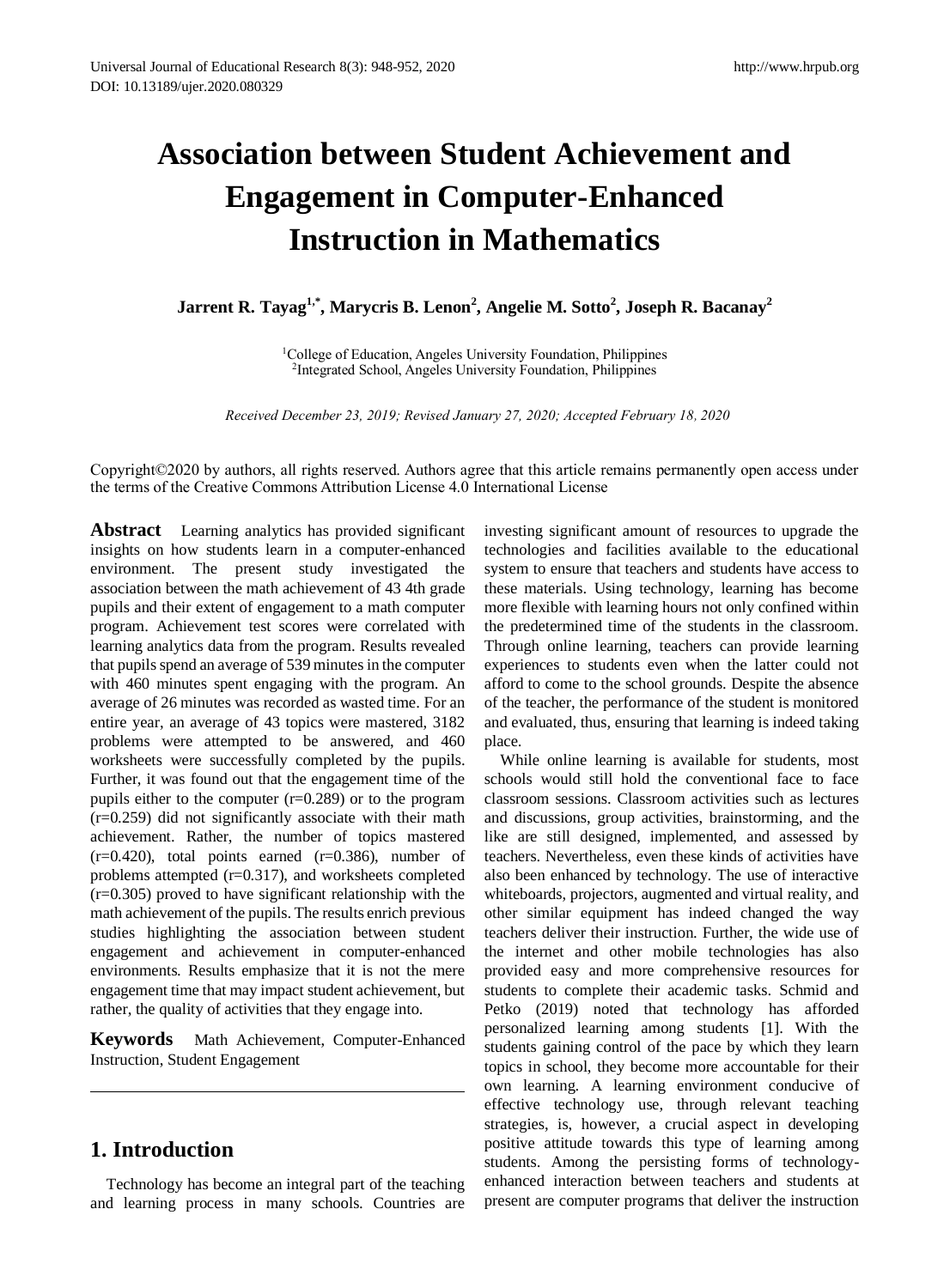and complement the classroom experience of students. It has a point of interest whether these computer-enhanced instructions can be of significant impact in the learning achievement of students. The present study aimed to investigate the relationship between the achievement scores and engagement of learners towards computerenhanced instruction in elementary mathematics.

# **2. Literature Review**

Technology tend to have different effects towards different types of students. In a study conducted by Reinhold and his associates (2019), they found out that high-achieving students do not benefit so much in technology in terms of their academic achievement [2]. However, they did note that technology can have significant impact on the achievement of low-achieving students. Rutten, van Joolinger, and van der Veen (2012) also concluded through a review study that computer simulations used in science education have enhanced the delivery of instruction among teachers [3]. Ruchter, Klar, and Geiger (2010) asserted that technology does not only improve student achievement, but also enhances student engagement [4].

Seo and Woo (2010) reported the design and use of computer-assisted instruction in teaching mathematics for students with learning disabilities in the early elementary grades [10]. Another study conducted to elementary and middle school students revealed a significant rise in the math achievement of underachieving students [11]. Volk, Cotic, Zajc, & Stacic (2017) reported that students who are exposed to tablet-based math curriculum tend to have better outputs than their counterparts [12]. While the reported effect sizes may be small, these findings still corroborate with the other studies that lean towards the positive influence of technology in the teaching of mathematics. In fact, studies such as that of Jagust, Boticki, and So (2018) state that infusing relevant strategies and techniques such as gamification through tablets can increase student performance in math [13].

While the aforementioned studies are in support to the positive impact of using computer-enhanced instructions in teaching, Ke (2008) noted that it is essential to situate the learning activities and effectively embed them within the computer program. Otherwise, the students may be engaged, but would not have significant gains in terms of their cognitive test performance and metacognition [14].

These studies among others point to the potent impact of technology to the various aspects of teaching and learning. Because of these strides, it is not surprising that schools are aggressively moving towards the development and implementation of different technology-enhanced systems to aid the instruction of teachers. Schools are investing towards the development of computer programs and training of teachers in the integration of these programs into the teaching process.

# **3. Materials and Methods**

#### **3.1. Research Design**

The study employed a correlational design in which various elements in the learning analytics of a commercial math software, have been associated with the achievement scores of the students. The students were exposed to the use of the computer software for a year. The math software was introduced to the students at the beginning of the year and each student was given their individual accounts. The software is accessible through the internet, so students are encouraged to utilize it in practicing their math skills even at home. In school, students were attending their regular face-to-face classes with their math teachers. Once a week, for one hour, the teacher assists the students to the computer laboratory to facilitate quizzes and drills using the software. The teacher is also able to design her own worksheets using the software. This allows her to create relevant follow ups to the lessons discussed in the class. The use of the software was supposed to support home practice of the students with the math skills taught in class. The teacher can monitor the performance of the students whenever they accomplish worksheets. Students are also free to choose which lesson worksheet they would like to practice. Because of such arrangement, the teacher does not account much of the worksheets against the grades of the students. Supervised quizzes and exercises still form significant parcels of the grades of the students at the end of the year. The data were gathered through the learning analytics of the software after a year of usage by the students. These data have been exported and analyzed using SPSS.

#### **3.2. Data Sources**

#### 3.2.1. Math Software Learning Analytics

The math software is used to supplement the classroom face-to-face interaction of the students. It allows the students to access worksheets about different math topics covered in class. Teachers can also customize worksheets that students can take at home. For most of the time, students use their accounts to practice or take advance lessons. Similar with other software, its learning analytics that allows the teachers to monitor the activities of their students. For this study, the following elements have been accounted for: engagement time with computer, engagement time with program, number of topics mastered, points earned, number of problems attempted to be answered, number of worksheets completed, and wasted time.

#### 3.2.2. Achievement Test Scores

An achievement test in math was administered at the end of the academic year by another commercial company. The achievement test includes items from the different topics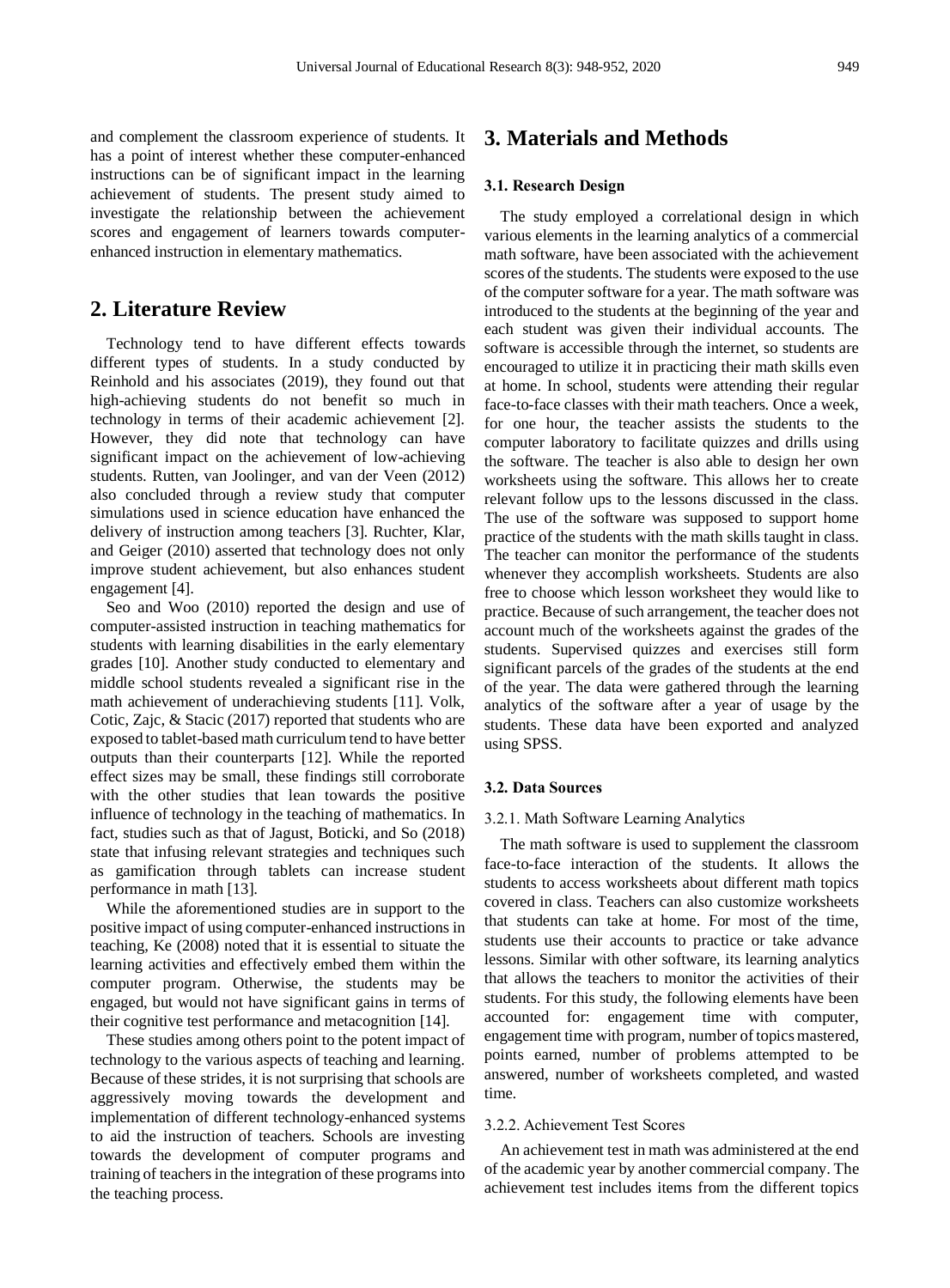covered during the academic year. The participants had a mean score of 59.40 in the achievement test.

#### **3.3. Participants**

The participants in the study were 43 4th grade students from a private school in the Philippines. They have been using the software since the 1st grade and are well acquainted with its features. All of them are utilizing the software either at home or in school.

## **4. Results and Discussion**

Table 1 presents the mean data for each of the elements in the learning analytics of the software. The difference between the engagement time with computer and the program indicates that there are instances wherein the student logs into the software yet remains idle, i.e., the student is not accessing any of the contents. Considering that the data have been gathered at the end of the year, the average time spent in the program is not quite impressive. This may be attributed to the practice of using the software as a supplementary material rather than a compulsory source of activities for the students. Within the classroom, the teacher proceeds with the intended lessons and trusts that students who may be having difficulty will utilize the software for practice and drills. Unfortunately, there were a few students who had very minimal interaction to the program even after a year, thereby pulling the average engagement. Howard, Ma, and Yang (2016) actually reported the same weak engagement among students in terms of the use of digital technologies [5]. However, they noted that such engagement is espoused by a positive attitude that the students can execute computer-related tasks without the supervision of their teachers. In the light of the present study, the authors agree that the apparent minimal engagement of the students may be because of the strong reliance to the face-to-face interaction of the students and teachers rather than in the independent use of the software. While students may be actively encouraged to use the software to practice, they are still drawn towards doing the activities in the classroom with the supervision of their teachers.

**Table 1.** Engagement quality of learners to computer software

| Learning Analytics Elements                 | Mean  |
|---------------------------------------------|-------|
| Engagement time with computer (in mins)     | 539   |
| Engagement time with program (in mins)      | 460   |
| Number of topics mastered                   | 43    |
| Points earned                               | 24501 |
| Number of problems attempted to be answered | 3182  |
| Number of worksheets completed              | 460   |
| Wasted time                                 | 26    |

To further understand the data, the learning analytics elements were correlated with the achievement test scores of the students. As seen from Table 2, neither the engagement to the computer nor to the program prove to be significantly associated with the achievement test scores of the students. This essentially suggests that increased use of the software does not equate to better student achievement. This confirms the findings of Castaño - Muñoz, Duart, and Sancho - Vinuesa (2014), which stated that students who spend more time in computer-enhanced instructions manifest better achievement [6]. Given that math is a subject highly dependent on practice and drills, students may find computer software helpful in providing numerous exercises for the topics that they learned in class. However, for students who may be struggling to learn the rudiment of the topic and are planning to use the software, the activity may not prove to be very efficient as it leaves them baffled as to why their answers were incorrect. Succeeding trials may simply lead to frustration as they cannot move forward through the series of worksheets. What appears to be the challenge is the absence of an expert who can clearly diagnose the difficulty of the student and guide them in accomplishing the worksheets. Abachi and Muhammad (2014) and Macaranas, Tulabut, and Tayag (2019) supported this by asserting that it is not the length of time spent by students in computer software that may cause change in their academic achievement, but rather the quality of instruction that they receive [7] [8].

| Indicators                                     | Correlation<br>Coefficient |
|------------------------------------------------|----------------------------|
| Engagement time with computer (in mins)        | 0.289                      |
| Engagement time with program (in mins)         | 0.259                      |
| Number of topics mastered                      | $0.420**$                  |
| Points earned                                  | $0.386*$                   |
| Number of problems attempted to be<br>answered | $0.317*$                   |
| Number of worksheets completed                 | $0.305*$                   |
| Wasted time                                    | $-0.014$                   |

**Table 2.** Association of engagement indicators to achievement scores

\*\*Correlation significant at 0.01 level

\*Correlation significant at 0.05 level

While there is no significant relationship between the engagement time and achievement of students, significant associations were noted with the number of topics mastered, points earned, number of problems attempted to be answered, and number of worksheets completed. Banking on the previous contentions that the software is a supplement to the classroom instruction of the teacher, it is not surprising to establish these associations. The above data can be viewed as a confirmation of the ability of the software to indeed supplement teacher instruction by providing the students with additional learning time. What may be amplified from the results is the significant association between the number of attempts of the student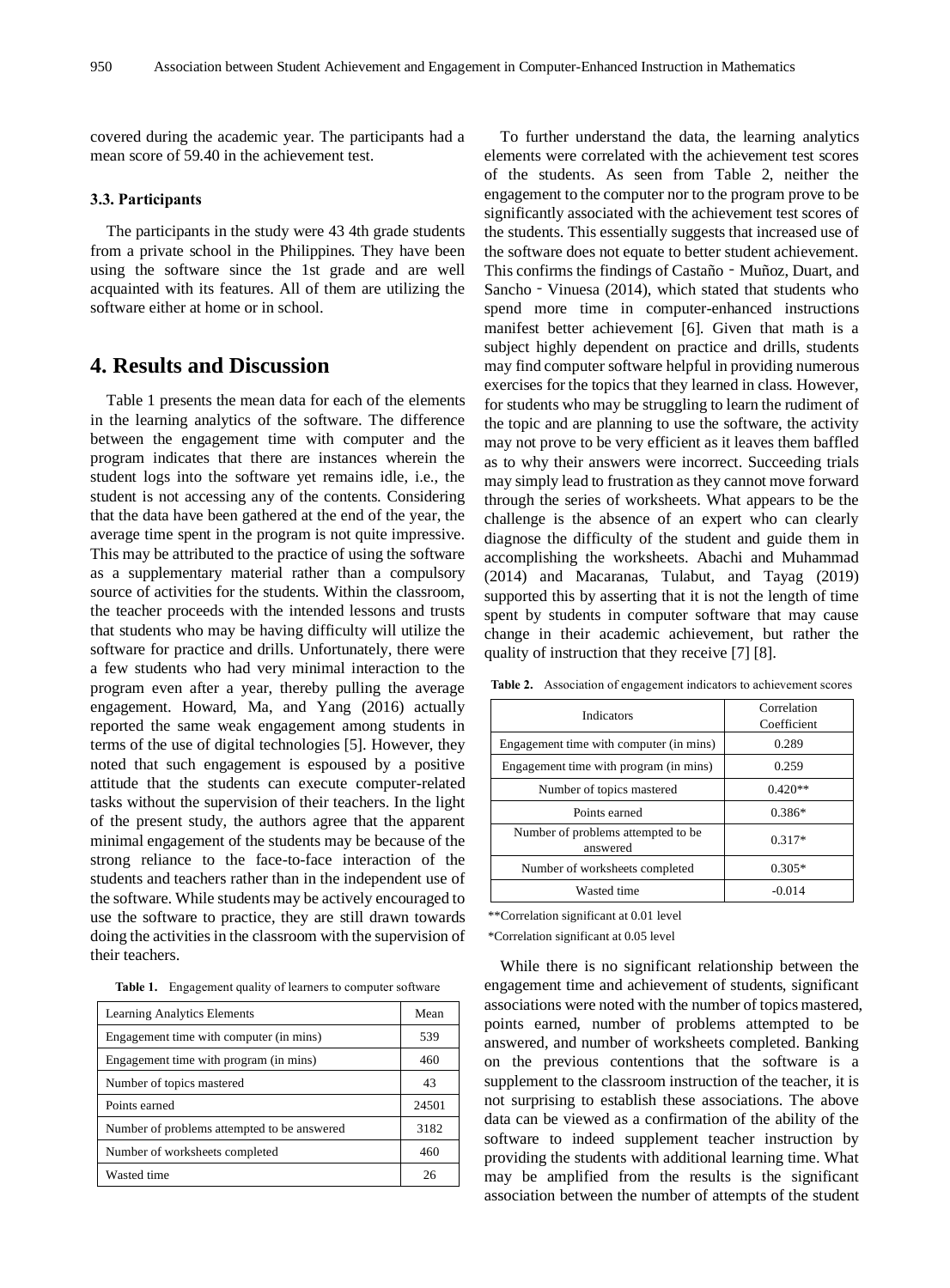and their achievement. While students may be encountering challenges in the completion of some worksheets, their active attempts may be helping them learn the concepts. The mechanism by which this action happens may not be empirically proven by the present study. However, the authors propose that even if students may be challenged by the difficult worksheets in the software, they are able to realize these difficulties and can focus more on these concepts when they meet their teachers in the classroom. This may be an evidence of metacognitive strategies used by students to determine challenged areas in their learning process.

It is important to note that the positioning of computerenhanced activities in the curriculum affected the results of the study. The program is not regularly used as part of the classroom activities; thus, students are simply advised to utilize it to practice skills that they have learned in the classroom. Other similar studies such as that of Zainuddin and others (2019) integrated the technology in the face-toface classroom interaction of the teachers [9]. This makes the participation of the students compulsory since they can be easily monitored by the teacher during the classroom session. In such setup, engagement time may not be a valid indicator of the impact of technology. The present study relies on the intrinsic motivation of the students to engage into the program outside the classroom. Compared to existing studies in the field, the results of this study are deemed to be reflective of the actual behavior of students towards these types of technology.

It is, however, necessary to consider the various features and interfaces that similar programs have in understanding how they entice students to engage into them. The participants of the present study are elementary students, who are typically attracted to interactive materials. Given that the program provides immediate feedback and extrinsic reinforcement in the form of badges and stars, it is justified to expect that students would have more engagement time for the program. The authors are hypothesizing the role of the curricular load that students have in their capacity to engage into the program. In the Philippines,  $4<sup>th</sup>$  graders usually stay in school for six to seven hours, taking up to 10 different subjects every day. Because the computer-enhanced activities are not done as part of the class hours, students feel the need to use extended hours after their school to access the program. In some cases, the students even have to complete a few class assignments before they can engage into the software. A few students also have to attend tutorial classes after their class. Because of the heavy academic load of the students, it is possible that engaging with the program may be at the latter part of the list of the students for the day. In an attempt to ensure that students are engaging with the program, the teachers may assign worksheets that need to be completed by the students as part of their coursework. This compels students to complete the worksheets because they become part of their course marks. However, even in

this setup, there are still a few students who fail to accomplish the worksheets.

The analysis that the authors used in this paper focused on the curricular aspect of integrating computer-enhanced instruction. In reality, however, the lack of access to internet and computers may still be contributory to the concerns at hand.

## **5. Conclusions**

The present study aimed to investigate the relationship between student achievement and engagement to computer-enhanced instruction. It has been found out that the students have very minimal engagement with the program. It is likewise seen that engagement time has no significant association with the math achievement of the students. The number of topics mastered and completed worksheets, however, are significantly related to the math achievement. Several considerations that may affect the engagement of students to computer-enhanced instruction are the curricular design and academic load. The results of this study lead towards a call for further research on how to appropriately implement computer-enhanced instruction. Hinted by the results of the study is the need to reevaluate computer programs used in instruction. These computer programs must not only pass the technical standards but also be pedagogically sound to entice students to utilize them. Math, in particular, is a subject that requires constant practice to master the target skills. If students will be engaged into the use of the software, they are likely to have a number of opportunities to learn the skill. However, teachers must also be mindful of the pedagogical designs used in these programs. As seen in the results, engagement does not equate to learning; thus, it is a challenge for teachers to carefully integrate their lessons into the program.

Because the use of these computer programs is not limited to the school campus, further studies can investigate how parents support the learning of their children amidst the presence of these materials. Tutors may also be guided in the conduct of review sessions for young learners. A qualitative study on the experiences of the students in the use of these programs can also be conducted to document the possible challenges in the use of the program in school and at home.

### **REFERENCES**

- [1] Schmid, R. & Petko, D. (2019). Does the use of educational technology in personalized learning environments correlate with self-reported digital skills and beliefs of secondary students? Computers & Education, 136, 75-86.
- [2] Reinhold, F., Hoch, S., Werner, B., Richter-Gebert, J., & Reiss, K. (2019). Learning fractions with and without